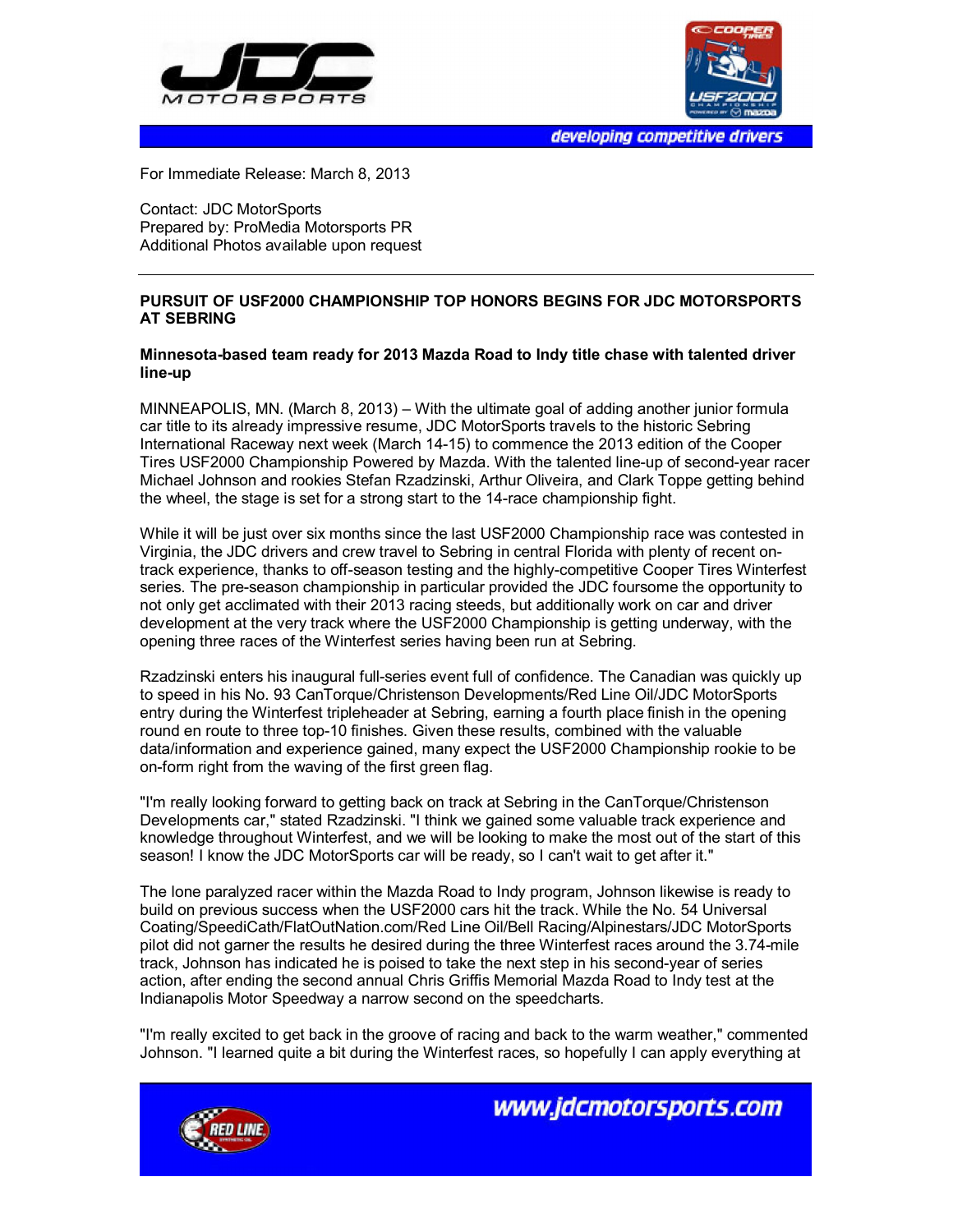



developing competitive drivers

Sebring and be on top!"

Driving the No. 12 Red Line Oil/JDC MotorSports racer, Oliveira is eager to build on his strong initial USF2000 outings. The Brazilian impressed many during the Sebring Winterfest races, showcasing good racecraft and increasing pace. With added experience, it is believed he will quickly become a key ingredient in JDC MotorSports' continued pursuit of USF2000 trophies.

"After the Winterfest events we went over my performance, and I am excited about how things are going," commented Oliveira. "Undoubtedly the little time I have in the car is the main thing we are working on, but I have all the tools to minimize this problem. I got more interaction with my mechanic and engineer during the series, which really helps. Outside of the cockpit I am more relaxed with my new life in Miami now, which has been helping me greatly. I'm looking forward to returning to Sebring."

Toppe returns to the fast and bumpy road course in Florida ready to further showcase his talents. One of the youngest series competitors at just 15 years of age, he is ready to make the most of JDC's vast pro F2000 experience to steadily work his way up the timing sheets each time on track.

"I'm very excited for the start of the season," added Toppe. "I've had a chance to have some track time at Sebring since Winterfest running in the Skip Barber Winter series. I'm feeling confident about the track, and the performance of the car setup by JDC."

The pursuit of Cooper Tires USF2000 Championship Powered by Mazda top honors commences for JDC MotorSports and its skilled foursome of Johnson, Oliveira, Rzadzinski, and Toppe on March 12, with a pair of promoter's test days as part of the 61st running of the renowned Mobil 1 Twelve Hours of Sebring event. The official action gets underway one day later with two practice runs around the Sebring International Raceway road course. Qualifying for Round One will take place on Thursday morning (March 14), prior to race one of the doubleheader at 1:35 pm local time. Following a morning warm-up, Round Two will be contested on March 15 at 10:40 am. Live timing and scoring will be available at www.f2000.com/Multimedia/Live.aspx

JDC MotorSports races with associate sponsorship from www.RedLineOil.com

Additional information on JDC MotorSports can be obtained from the team's website @ www.jdcmotorsports.com For direct contact, please contact John Church @ 952-233-3075

Learn more about Michael Johnson at michaeljohnsonracing.com and keep up to date via Twitter @ Racer54isCool and Facebook @ Michael-Johnson-Racing Learn more about Stefan Rzadzinski at www.rzadracing.com and keep up to date via Twitter @ rzadracing and Facebook @ Stefan-Rzadzinski

Learn more about Clark Toppe via Twitter @ ClarkToppe and Facebook @ Clark-Toppe-**Motorsports** 

## ###

## **About JDC MotorSports:**

Involved in formula car racing since its inception in 1994, JDC MotorSports has established itself as one of the leading junior open-wheel teams in North America. Initially making its mark in the F2000 class of club racing competition, JDC MotorSports was soon a team worth watching in the



www.jdcmotorsports.com